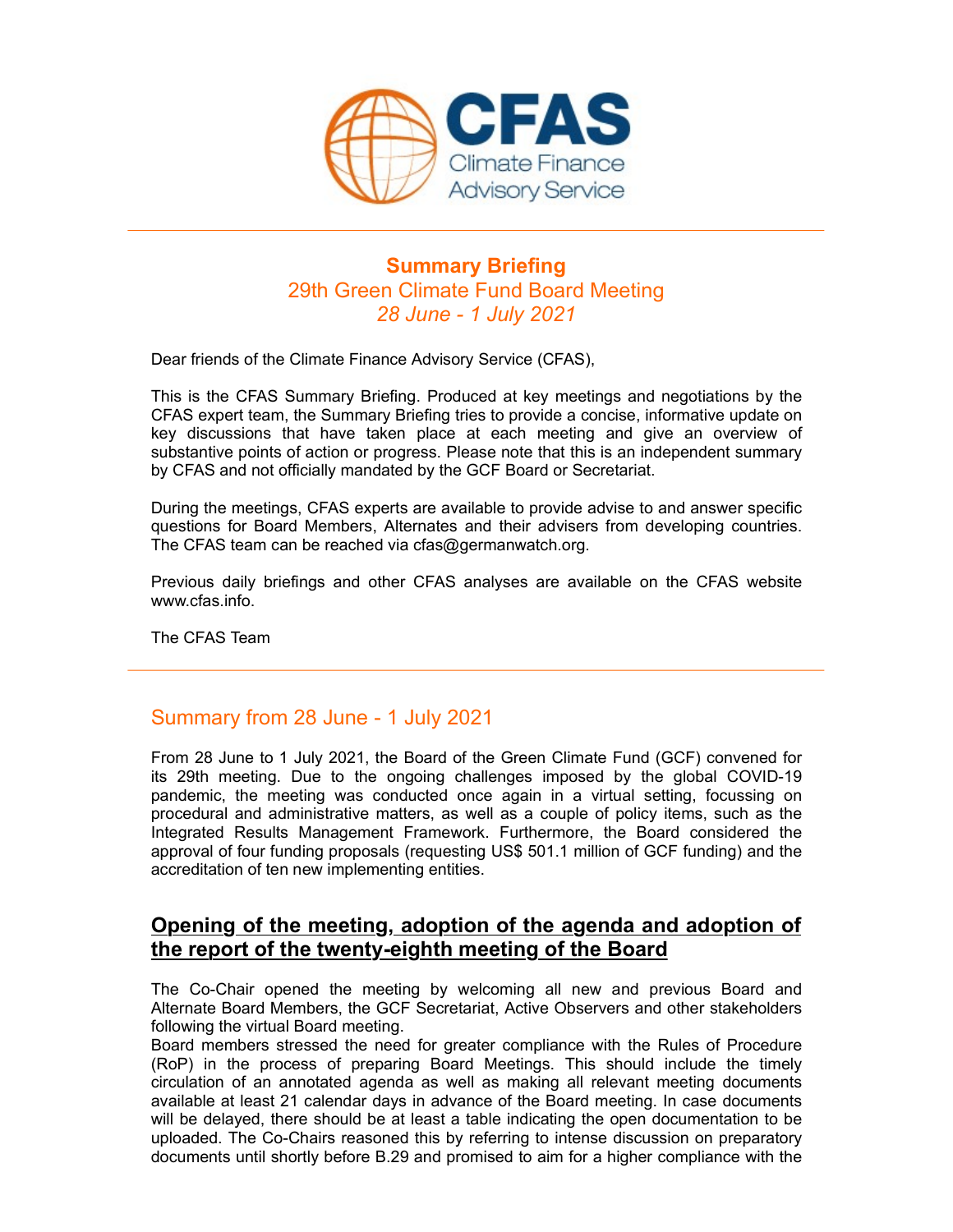RoP in upcoming meetings. On the matter of 'no annotated agenda being circulated', a Board Member also criticised that the "Updated Workplan of the Board for 2020 – 2023" should have been included (originally part of the agenda for B.28, but item not opened) as well as the Review of the Simplified Approval Process (SAP). Additional Board Members also underscored the need to address the SAP Review at the latest at B.30. The Co-RoP in upcoming meetings. On the matter of 'no annotated agenda being circulated', a<br>Board Member also criticised that the "Updated Workplan of the Board for 2020 – 2023"<br>should have been included (originally part of the a consultations before presenting the update for discussion in a Board Meeting at that the review of the SAP has not yet been ready for this meeting, but that the plan is to present and discuss it at B.30.

Following the discussion of the agenda, the Co-Chair called for the adoption of the report of B.28, which was confirmed without any objections.

### Decisions proposed between the twenty-eighth and twenty-ninth meetings of the Board

Since B.28, a total of 9 decisions have been adopted, including:

- Accreditation of observer organizations;
- Revised Policy on the Prevention and Protection from Sexual Exploitation, Sexual Abuse, and Sexual Harassment;
- Administrative Remedies and Exclusion Policy;
- Selection process to recruit the Head of the Independent Evaluation Unit;
- Evaluation Policy for the GCF;
- Appointment of member of the independent Technical Advisory Panel;
- Launching the Second Performance Review of the Green Climate Fund;
- Audited financial statements of the Green Climate Fund for the year ended 31 December 2020;
- Amendment to the Evaluation Policy for the GCF: Updated Terms of Reference of the Independent Evaluation Unit.

After a short recap of the decisions, the Co-Chair invited Board Members for comments. A part of the Board acknowledged the flexibility and effort of the Board Members to reach such a high number of agreements in-between meetings, even on policy items such as the Evaluation Policy, while another part of the Board was rather critical towards this practice, underlining that the RoP usually only foresee this process for exceptional cases and that it would also be more transparent to take decisions during official Board meetings. One Active Observer also underlined that an increasing number of decisions being made inbetween Board meetings would also not be beneficial to the transparency of decisionmaking at the GCF. Especially from an observer perspective, no participation in these in-Acceleration of user of the Prevention and Protection from Sexual Exploitation, Sexual<br>
Abuse, and Sexual Harasment;<br>
Acceleration process to recursit the Head of the Independent Evaluation Unit;<br>
• Selection process to re Therefore, the idea was brought forward to set up such a formal process for sharing observer concerns for the case of in-between Board meeting decisions. The Co-Chairs took note of the concerns shared.

# Report on the activities of the Independent Redress Mechanism

The Co-Chair invited Mr. Lalanath de Silva, Head of the Independent Redress Mechanism (IRM), to present the status of the development of "Guidelines for Board consideration of IRM reports". Mr. de Silva briefly outlined the past process for the Guideline development, stating that a revised draft should have been discussed at B.27, but was not considered by the Board due to a lack of time. Afterwards, the Co-Chairs proposed the document as a in-between Board meetings decision, which received an objection by a Board member, which has not yet been resolved. Mr. de Silva invited the Board for advice on how to finalize the document and related adoption process.

The Co-Chair opened the floor to the Board, especially inviting the Board member who filled the objections to reiterate his concerns again. The Board Member underlined the IRM's accountability function for the GCF, but also shared concerns (e.g. conflict with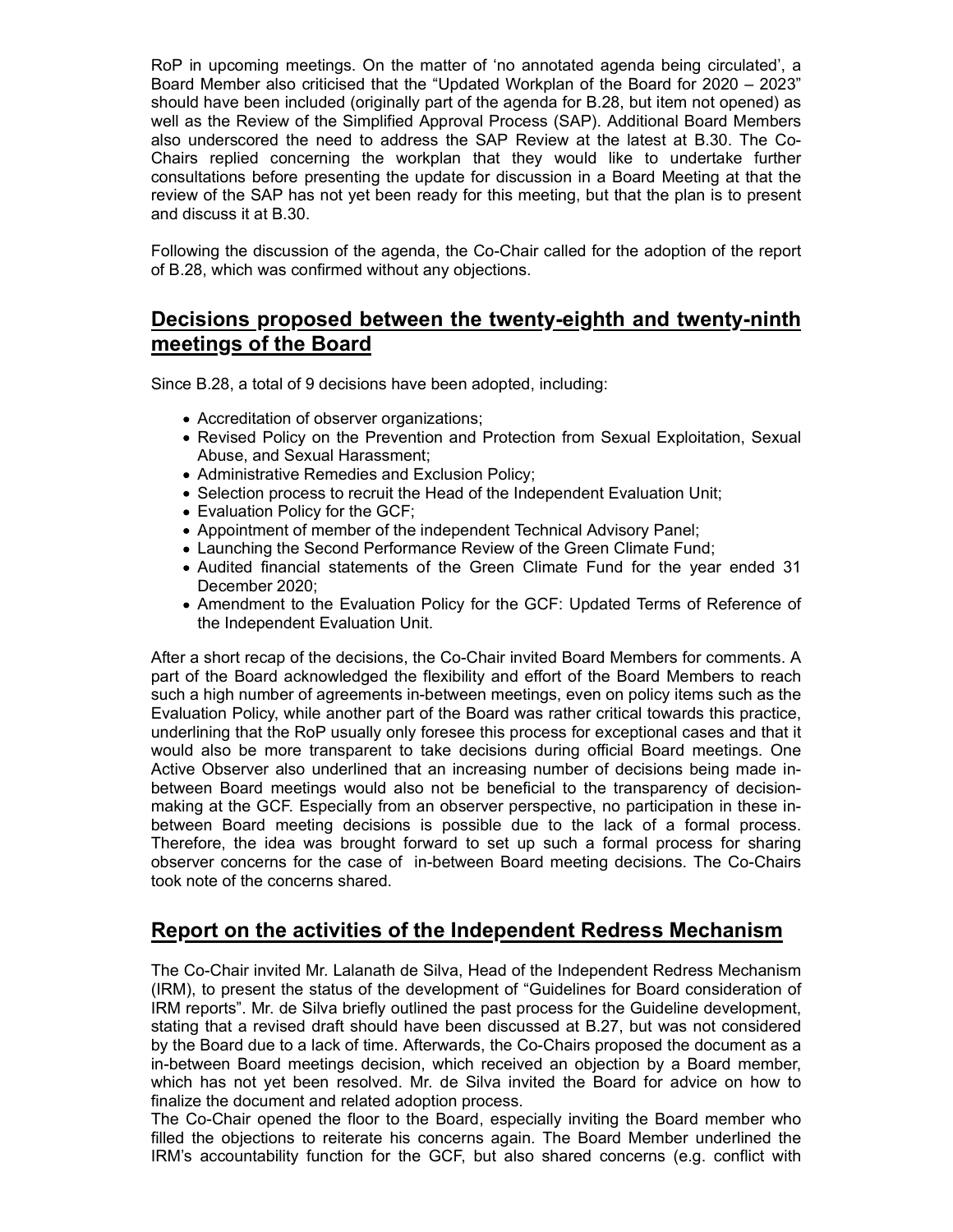paragraph 1 of the RoP, language). The Co-Chair suggested having more consultations on this matter and suspended the item.

# Report on the activities of the Secretariat

The Co-Chair invited Mr. Yannick Glemarec, Executive Director (ED) of the GCF, to give a paragraph 1 of the RoP, language). The Co-Chair suggested having more consultations on<br>this matter and suspended the item.<br>**Report on the activities of the Secretariat**<br>The Co-Chair invited Mr. Yannick Glemarec, Executive progress towards the six overarching goals of the Secretariat's 2021 workplan. The ED started off with giving a general overview of the status on the key performance indicators (KPIs), underlining that the Fund is progressing well (i.e. expectation to reach at least 80% paragraph 1 of the RoP, language). The Co-Chair suggested having more consultations on<br>this matter and suspended the item.<br>The Co-Chair invited Mr. Yannick Glemarec, Executive Director (ED) of the GCF, to give a<br>presentati presented at B.29, would already result in reaching 95% of the GCF funding target for 2021 (overall target between USD 1.8 billion and USD 2.2 billion). In addition, 95% of the disbursement target for 2021 will also be reached at the end of June (overall target between USD 2.2 billion and USD 2.7 billion). Being put into perspective, the annual disbursements for 2021 will be as much as the cumulative disbursements of the previous years since the operation of the GCF. **Report on the activities of the Secretariat**<br>The Co-Chair invited Mr. Yannick Glemarec, Executive Director (ED) of the GCF, to give a<br>progress towards the signot on the activities of the Secretariat, which summarizes the<br>

He commenced with a more detailed presentation for each priority area:

On Priority Area 1 (Origination, Development, Appraisal of Transformative Investments), he highlighted that it was a persistent challenged to meet all the six programming targets at once, which the Update Strategic Plan provided (e.g. adaptation / mitigation balance, geographical balance, impact per dollar invested, increased DAE proposals, private sector finance). He highlighted that there is a need for more engagement with direct access coming from DAEs and private sector. Ways to bring these topics further is the formulation of a DAE Action Plan and of a private sector strategy, which will be submitted for Board consideration at B.30. In addition, he highlighted that more projects and programmes at the concept note stage need to be developed into full funding proposals. (vrs.), the highlighted that there is a need for the forest<br>contribution and B.29, would all the proposed of the proposed contribution<br>(2021 (overall target between USD 1.8 billion and USD 2.2 billion). In addition, 95% of evere in OSD 2.2 visitom and Oslo 2.7 binancy. Being part in the perspectue, the armination of the previous disbursements for 2021 will be as much as the comunidated presentation for each priority area:<br>
He commenced with by a state of the common the activity and the simulation of the Simelar Sum shares since the operation of the GCF.<br>He commenced with a more detailed presentation for each priority area:<br>The heighlighted that it was a persi For Commission and motive cellarical presentation of each phonories and proparitive investments), the highlighted that it was a persistent challenged to meet all the six pogramming targets at once, which the Update Strateg or Fronty The are locolly alternative phases or mathematical complementaristics, the highlighted that it was a persistent challenged to meet all the six programming targets geographical balance, impact per dollar invested,

On Priority Area 2 (Financial Plan for GCF-1), the forecast for the funding volume of the upcoming meetings was addressed. It was underlined that the current level of funding per payments only becoming due at a later stage. A way of regulating this expected decline is currently to ask contributors for advanced payments and to secure additional funding (e.g. USA).

On Priority Area 3 (Portfolio Implementation) it was mentioned that there is still a need to pandemic.

On Priority Area 4 (Supporting the Board and Policy), Mr. Glemarec mentioned that the establishment of a joint committee approved by the 60th GEF Council in June).

On Priority Area 5 (Improving Access to Resources), it was presented that further work is needed on efficiency and ensuring a common understanding on the quality of proposals. On average, it currently takes 12 months from proposal review to the first disbursement.

Finally, on Priority Area 6 (Building Institutional Capacities) a spotlight was brought to the fact that the GCF was able to deliver despite the hardship imposed by the pandemic. However, regarding the work culture, it was raised that there is room for improvements (e.g. work-life balance, remuneration, career options). This point also included a reflection on the issue of staff complaints, which has significantly improved through measures such as establishing an independent investigation unit. Another issue addressed unter that area was also privileges and immunities (P&Is) for GCF staff. Currently, the GCF engages in 89 countries without negotiating P&Is, which is, from the perspective of the Secretariat, a systemic risk for the organisation. The ED made a request to the Board to include the Secretariat's addition in the report of the COP, so that the Conference could address the P&I situation of the GCF.

Following the presentation, Board Members were invited for feedback and questions.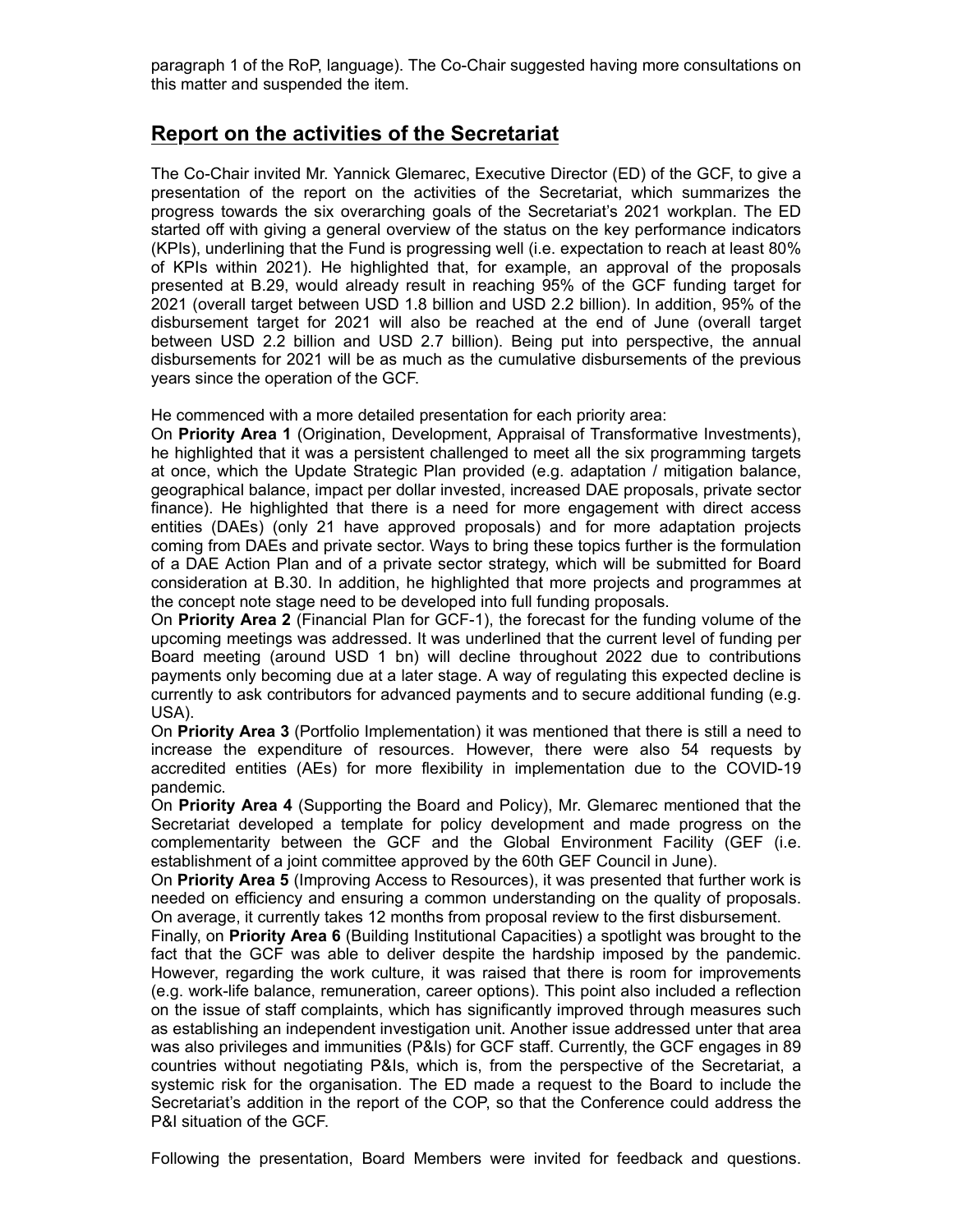Multiple Board members acknowledged the achievements of the Secretariat despite the pandemic, but also encouraged the Secretariat to not neglect ensuring a pleasant work culture. More information was requested on the status of the "Climate Resilient Recovery", which had been set up in the past year by the Fund. The search for more coordination with the GEF was also met with approval. One Board Member highlighted that the Board needs to think about what long-term vision to communicate to the GEF and another member stressed the need for more ambition on the cooperation. The DAE action and the announced private sector strategy were also positively noted. Concerning the difficulty of reaching all targets defined by the Updated Strategic Plan (USP), it was suggested that the Secretariat shall continue to report on the status in order to flag big discrepancies in a timely manner. Another issue addressed was the portfolio audit of the United Nations Multiple Board members acknowledged the achievements of the Secretariat despite the pandemic, but also encouraged the Secretariat to not neglect ensuring a pleasant work culture. More information was requested on the statu Multiple Board members acknowledged the achievements of the Secretariat despite the pandemic, but also encouraged the Secretariat to not neglect ensuring a pleasant work culture. More information was requested on the statu supporting the approaches suggested by the Secretariat to seek integration in the UN system or recognition as a specialized agency. Following the Board Members, an Active Observer added a comment that the Secretariat should improve its engagement with other Multiple Board members acknowledged the achievements of the Secretariat despite the pandemic, but also encouraged the Secretariat to not neglect ensuring a pleasant work which had been set up in the past year by the Fund. country programmes are under development in a country).

The Executive Director replied to questions with the following additions: On "Climate Resilient Recovery" he said that the Secretariat has received 23 proposals till date, but that the programme would be continuing. A report on the results of this initiative would only be possible after its conclusion. On the cooperation with the GEF, Mr. Glamarec highlighted that a high level of ambition is foreseen (e.g. also joint programming, for example first full Amazon programme) and that the Secretariat will organize a poll to get input by all Board members on the long-term vision. Concerning the different objectives to meet, he took note of the suggestion by the Board Member, but also said that there might be the need for a prioritization within the pipeline. Although there is currently a setback on the adaptation portfolio target, no positively evaluated mitigation project had been withheld from presentation to the Board. On the topic of the UNDP audit, it was mentioned that the Secretariat has received material, but asked UNDP to develop some action plans on how to address the identified issues before these documents will be presented to the Board. On P&Is, the Secretariat would like to continue the dialogue to further explain its view on Exemplement Programmine (Ower) and when the matter in the matter and the procedure and the matter of the System or recognition as a specialized agency. Following the Board Members, an Active system or recognition as a spec involvement and information disclosure, Mr. Glamarec said the Secretariat is committed to provide information and that some hardship imposed by COVID-19 on the Secretariat's capacity might have also been the reason for the criticism of its latest performance in this area. meer), and book arthitecture in the mead of the increased versults are the mead of the proceding the mead of the suggestion by the Board Member, but also said that there might mead the mead of a providization within the pi Incerties are the mead of the measurement framework in the properties of the mead of the captive presentation of the Board. On the topic of the UNDP audit, it was mentioned that the departed more presentation bore to posit Societarial has received material. but select UNDP to develop some action plans on how<br>Occidental has received material, but asked UNDP to develop some action plans on how<br>to address the identified issues before these docu

# Integrated results management framework and results tracking tool

The Co-chair presented a new version of the Integrated Results Management Framework (IRMF). The IRMF updates the GCF's results architecture and related measurement and reporting approaches for the first replenishment period of the GCF. It also seeks to further strengthen the ability of GCF to measure and report the impact of its investments by results from the project/programme level.

engagement with Board members. As these consultations reflected a wide range of views, this new version was an attempt at reaching consensus between them. The main changes the issue and the identified routes of action. Regarding the matter of stakeholder<br>the issue and the identified routes of action. Regarding the matter of stakeholder<br>provide information and that some hardship imposed by CO developing countries in implementing the new framework; a proposal to bring the resulting Handbook to the Board for approval; the assurance of consistency between the new paractly might have also been the reason for the criticism of its latest performance in this<br>area.<br>
Integrated results management framework and results tracking<br>
food<br>
INtegrated results management framework; and results M assurances that the measurement of paradigm shift would be country driven and not infringe on countries sovereignty and that no additional barriers will result from the new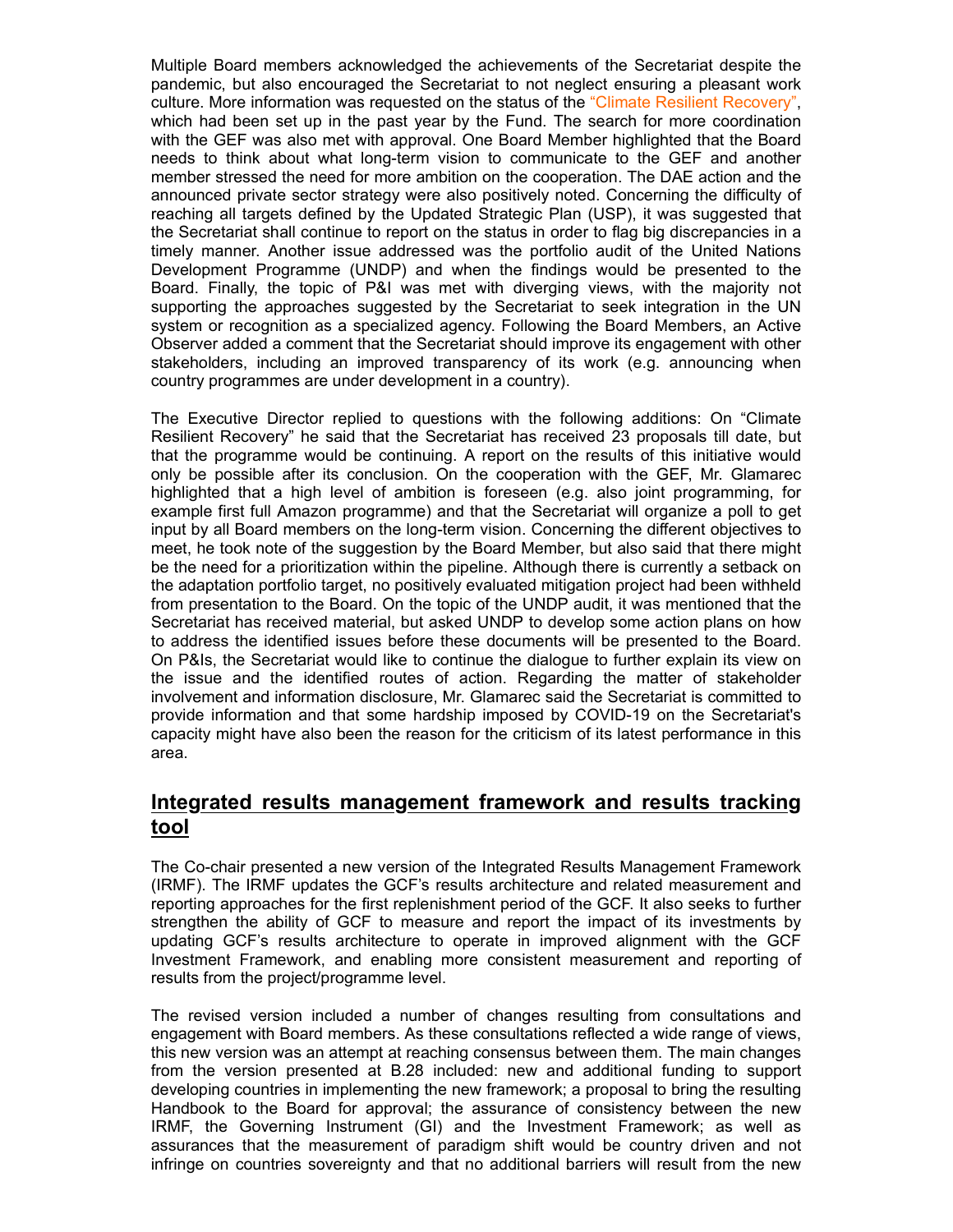framework for countries to access funding.

Several Board members expressed their concerns about the new version. For some, concerns over the new IRMF creating new requirements that would result in impediments for access and eligibility still remained; as well as concerns over the concepts of paradigm shift, enabling environment and systemic change not being sufficiently country driven. Other Board members expressed concerns about the document weakening the ability of the GCF to promote paradigm shift, as stated in its GI, as well as weakening the relation between paradigm shift and sustainable development. Additionally, some concerns were expressed about the proposed IRMF not allowing the GCF to track progress on all Paris Agreement's goals, including the one stated in paragraph 2.1c. Finally, there was some opposition to the Handbook being brought before the Board for approval. framework for countries to access funding.<br>Several Board members expressed their concerns about the new version. For some,<br>concerns over the new IRMF creating new requirements that would result in impediments<br>for access an framework for countries to access funding.<br>Several Board members expressed their concerns about the new version. For some,<br>Several Board members expressed their concerns over the concerns of the competition<br>for cacess and

After prolonged discussions and consultations (also on procedural issues) which took most of day two and three of the meeting, a small group of six Board Members was mandated to work on the remaining issues, with the view of presenting a new version of the document.

Accordingly, a newly revised version of the IRMF was presented to the Board on the last day of the meeting. A representative from the Secretariat provided an overview of the adjustments, hinting at the key issues that were resolved, including e.g. alignment with the language of the Governing Instrument (GI) for the cases of paradigm shift and sustainable investment framework; support to be provided to DAEs; and the issue of the results handbook to be brought to the Board for approval. The revised draft of the IRMF was ultimately adopted by the Board. the coordinent.<br>Accordingly, a newly revised version of the IRMF was presented to the Board on the last<br>day of the meeting. A representative from the Secretariat provided an overview of the<br>adjustments, hithing at the key

#### Consideration of funding proposals

The Board considered four funding proposals, requesting a total of US\$ 501.1 million of GCF funding, and representing a total value of US\$ 2,948.8 million. With the approval of these four funding proposals, the total number of projects and programmes funded by the GCF would reach 177, with a total GCF funding amount of US\$ 8.9 billion and a total value of US\$ 33.3 billion when including co-financing.

In their presentation, the Secretariat stated that seven funding proposals were reviewed independent Technical Advisory Panel (iTAP). Of the four proposals that were endorsed, one targeted adaptation, two targeted mitigation and one was cross-cutting; while two adaptation proposals did not receive iTAP's endorsement, and one cross-cutting proposal was eventually targeted solely to mitigation, at iTAP's suggestion. The Secretariat also stated that, compared to the proposals considered at the last Board meeting, the current proposals represented an increase in the share of private sector funding, as well as a ervirromment; any galage reases to the relevence to 2.1c; language related to the share discussion and the share discussion and the share discussion and the share defined by the Board for spare and the share defined to the represented a decrease in the share of funding for adaptation. **Consideration of funding proposals**<br>The Board considered four funding proposals, requesting a total of US\$ 501.1 million of<br>GCF funding, and representing a total value of US\$ 2,948.8 million. With the approval of<br>discere **Consideration of funding proposals**<br>The Board considered four funding proposals, requesting a total of US\$ 501.1 million of<br>GCF funding, and representing a total value of US\$ 2,948.8 million. With the approval of<br>differen **Experimentally and the experimentally and the SS 501.1 million of** TGCF funding and representing a total value of US\$ 2,948.8 million. With the approval of GCF funding proposals, the total number of projects and programme

concerns about the lack of endorsement from the iTAP for many adaptation proposals, Members criticised the ITAP's judgements on certain criteria for some of the projects not having been included in the presentation to the Board in past meetings. Some saw this issue as going beyond this particular meeting, and concerning iTAP's role in making it more to multimy proposas, it was well interact the projects and programmes wanted by the exercution, the Secretarial stated that seven funding proposals were reviewed In their presentation, the Secretarial stated that seve Strington the startington of climate restringential of climating and the starting and the prior to USS 33.3 billion when including co-financing.<br>In their presentation, the Secretariat stated that seven funding proposals we challenge for developing countries to fulfil. A proposal was made to suspend a previous Board decision (B.17/09) allowing the iTAP to decide which proposals reach the Board for approval, based on their technical analysis. Others suggested that the Board needed to establish better guidance for the iTAP to conduct its technical work, especially concerning the review of the climate rationale of adaptation projects and programmes. The head of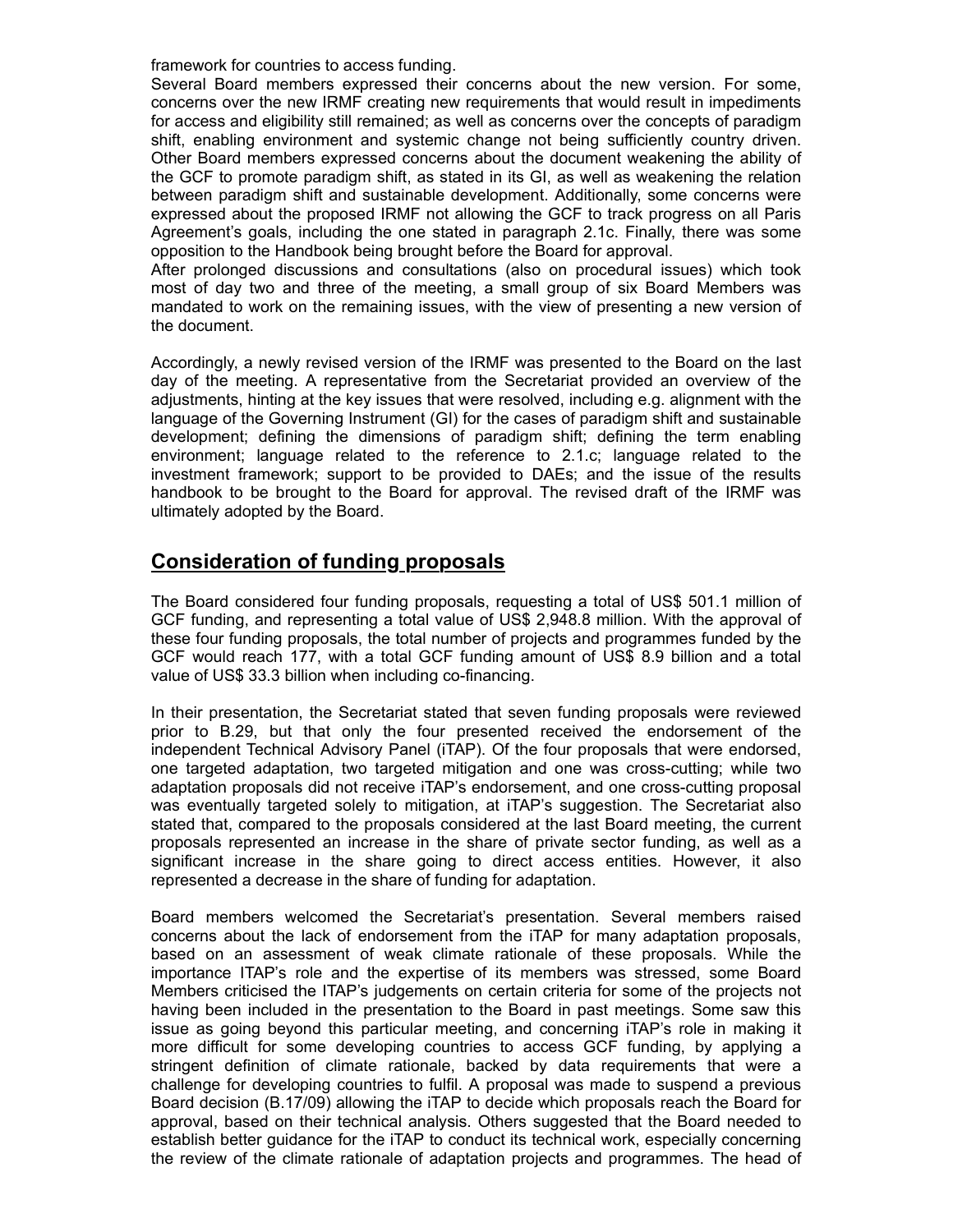the iTAP was given the floor to explain that many rejections do not result only from concerns of climate rationale, but also from concerns about potential damage to the GCF's reputation. He also clarified that the panel operates based on Board decisions, and that the panel understood and had started working on further guidance for establishing climate rationale.

There was broad consensus amongst Board members on the need for further guidance on climate rationale and for addressing other potential policy gaps. However, no consensus was reached on whether iTAP's endorsement should continue to be needed for proposals to reach the Board. While some Board members saw iTAP's role as crucial and did not support suspending the previous Board decision assigning iTAP the role of "gatekeeper"; others saw it as creating barriers for developing countries to access funding. AP was given the floor to explain that many rejections do not result only from<br>the article and climate rationale, but also from concerns about potential damage to the GCF's<br>tion. He also clarified that the panel operates b AP was given the floor to explain that many rejections do not result only from<br>the rail content rationale, but also from concerns about potential damage to the GCF's<br>tion. He also clarified that the panel operates based on Its of cultrate rationalis, but also notri concerns about potential damage to the GU-s<br>
tion. He also clarified that the panel operates based on Board decisions, and that<br>
lel.<br>
nel.<br>
He interstood and had started working

Due to time constraints and differing views among the Board members, the Co-Chair announced to set up a consultation process on matters related to the ITAP before bringing this item back for discussion to the full Board at the next meeting.

The Board decided to approve all four funding proposals:

- International Cooperation Agency (JICA); Maldives; US\$ 25.1 million
- American Bank for Economic Integration (CABEI); Costa Rica; US\$ 271.3 million
- FP167: "Transforming Eastern Province through Adaptation", International Union for Conservation of Nature (IUCN); Rwanda; US\$ 33.8 million
- Development Bank (AfDB); Ethiopia, Ghana, Guinea, Kenya, Nigeria and Tunisia; US\$ 170.9 million

#### Consideration of accreditation proposals

The Secretariat presented the status of the pipeline of entities seeking accreditation, as of 31 May 2021. At that point, 96 entities were seeking accreditation of which 75 were in Stage I and 21 in Stage II. Overall, 103 entities have completed accreditation (60% Direct Access Entities (DAEs)) of which 88 are in Stage III (legal agreements signed, 77 with effective legal agreement). The Secretariat also reported on some improvements made to the accreditation process itself, namely the successful launch of the Digital Accreditation Platform (DAP). Through this platform, Accredited Entities (AEs) can already apply for reaccreditation and submit reports. From July onwards, the platform will also handle preaccreditation submissions (by 15 July) and new accreditation applications (by 30 July). In addition, the Secretariat has also provided training and workshops on re-accreditation and supported National Designated Authorities (NDAs) in identifying DAEs and partner AEs for programming and Country Programme Guidance. **Consideration of accreditation proposals**<br>The Secretariat presented the status of the pipeline of entities seeking accreditation, as of<br>31 May 2021. At that point, 96 entities were seeking accreditation of which 75 were i

Concerning the entities proposed for accreditation at B.29, the Secretariat outlined that ten new candidates would be presented, including nine DAEs. In addition, there will be one candidate seeking an accreditation update and, for the first time, two candidates applying for re-accreditation. All applications were presented one by one, as there was an objection to approving them as a package. Before turning to the new candidates, the Secretariat (SMBC), who did not find the approval by the Board in earlier presentations. In a short debate, the Board Members concluded that SMBC, through a recent announcement on the planned phase-out of fossil fuel investments, has increased its commitment to the values of the GCF and gave approval to its accreditation application. One Active Observer highlighted that, from their perspective, a critical view on SMBC would continue.

In addition to APL100, the following candidates were accredited:

- APL106: Development Bank of the Philippines (DBP)
- APL107: Development Bank of Zambia (DBZ)